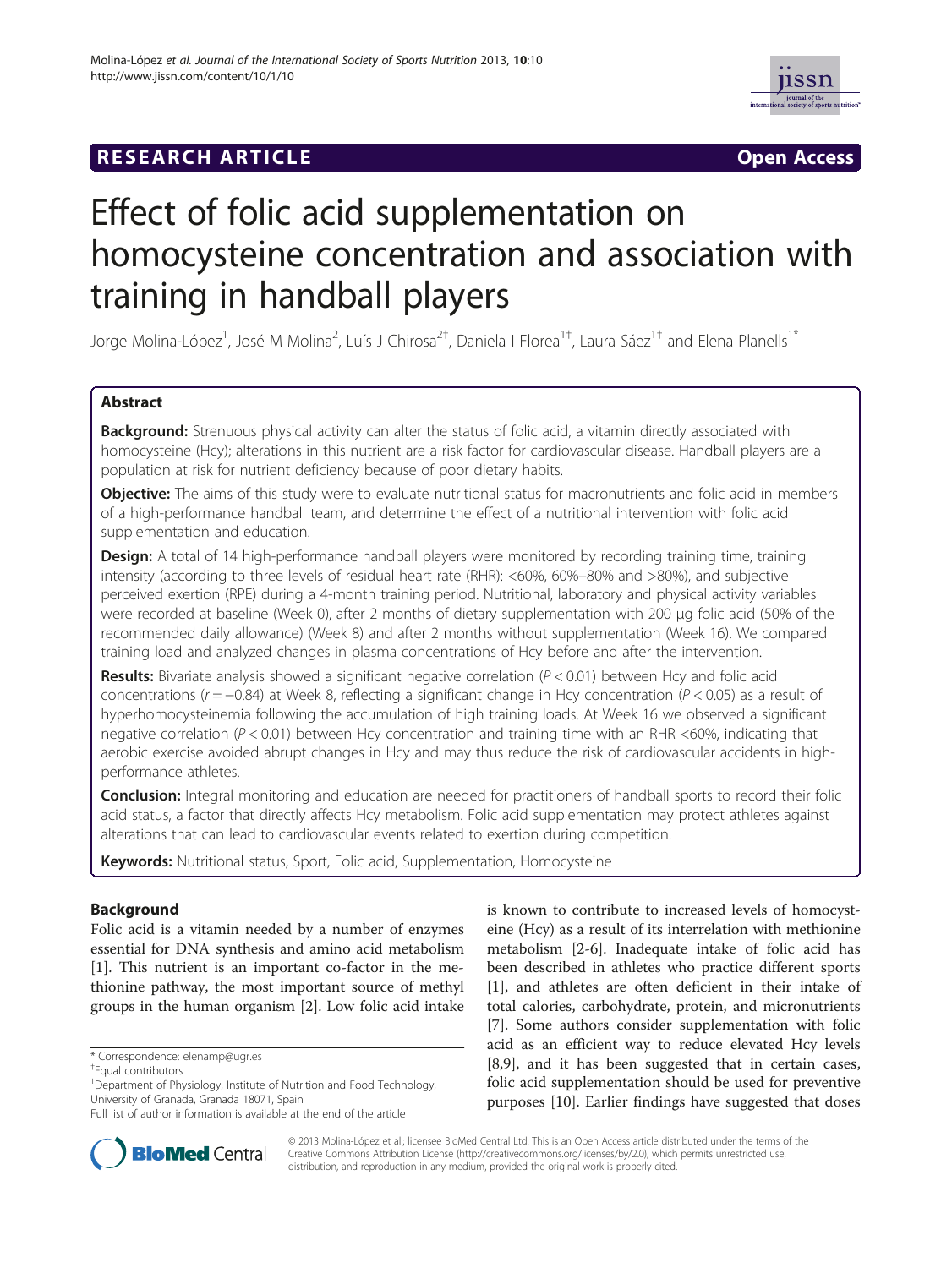coronary heart disease [\[11](#page-6-0)]. Regular physical activity (PA) can alter the requirements for some micronutrients [[1\]](#page-6-0). This makes it important to choose foods carefully, taking into account the quality and quantity of macronutrient intakes, since requirements can vary depending on the type of exercise performed [[12](#page-6-0)].

0.8 mg/d are needed to reduce Hcy in individuals with

Elevated plasma levels of Hcy are considered a risk factor for cardiovascular disease (CVD) [[13](#page-6-0)]. Regular physical activity is now well established as a key component in the maintenance of good health and disease prevention, and has been specifically recognized to reduce the risk of appearance of CVD by reducing chronic inflammation, which plays a key role in the atherogenic process, blood pressure, body composition, insulin sensitivity and psychological behavior [\[14,15](#page-6-0)].

In contrast, acute intense exercise has been shown to increase plasma Hcy concentrations [\[14\]](#page-6-0). Several factors have been reported to be associated with increases in Hcy, such as endothelial cell injury, which stimulates vascular smooth muscle cell growth, increases platelet adhesiveness, enhances LDL cholesterol oxidation and deposition in the arterial wall, and directly activates the coagulation cascade [\[16](#page-6-0)]. Some research has concluded that Hcy levels may be influenced by the duration, intensity and type of exercise [\[6,14](#page-6-0)[,17,18](#page-7-0)], whereas other studies have identified lifestyle factors such as smoking, eating habits and alcohol consumption [[6,](#page-6-0)[19,20\]](#page-7-0), as well as age, elevated blood pressure, renal failure [\[17,21\]](#page-7-0) and genetic factors [[22](#page-7-0)], as factors that contribute to increased plasma concentrations of Hcy. In addition, nutritional factors such as reduced folic acid intake have been implicated [[3,13\]](#page-6-0).

Several authors [[4,13,](#page-6-0)[22,23\]](#page-7-0) have established a direct relationship between regular physical exercise (PA) and a reduction in CVD risk, although the data regarding the effect of PA on plasma Hcy concentrations remain controversial because of methodological differences among different studies. Murakami et al. [[13](#page-6-0)] noted that these discrepancies may reflect differences in the methods used to evaluate PA, the lack quantitative information on training intensity or training time, and in some cases the lack of adjustment for folate intake status [[4\]](#page-6-0). However, Venta et al. [\[14](#page-6-0)] suggested three possible mechanisms that may explain the increase in Hcy with increasing exercise intensity: increased free radical production [[15](#page-6-0)], increases in methylated forms such as creatine and acetylcholine, and increases in the amino acid pool as a result of protein catabolism. The need for research in athletes who take part in different sports has been suggested to be important in order to account for the high prevalence of hyperchromocysteinemia [[15](#page-6-0)]. To date, however, there have been no studies that evaluated plasma Hcy levels while taking into account nutrient intakes, training intensity and training time, and rate of perceived exertion (RPE). Moreover, the relationship between PA and Hcy has not been studied in team sports such as handball, in which intermittent activity alternates with periods of intense aerobic activity [[24](#page-7-0)].

In the present study our aims were to evaluate macronutrient and folic acid nutritional status in high-performance athletes (handball players), and to determine the effect on these parameters of training and a nutritional intervention based on dietary supplementation with folic acid. We analyzed the data in the light of training load and plasma Hcy concentrations.

#### **Methods**

#### **Participants**

The study was done during the February to June 2010 sports season and all participants were members of the handball team  $(n = 14)$  sponsored by the Club Deportivo Puente Genil de Balonmano (Granada, Spain), in the Honor B Division of the Spanish professional handball league. The sample comprised 14 men (mean age 22.9 ± 2.7 years) who trained for a mean of 4 days per week in addition to competing in matches on weekends.

Participation in the study was voluntary. None of the participants had evidence of CVD, diabetes or hypertension. All participants provided their informed consent in writing, and were given detailed information at the beginning and end of the study regarding the aims and procedures involved. The study was approved by the Research Ethics Committee of the University of Granada.

#### Anthropometric and biochemical measures

Body weight, body mass index and body fat percentage in all participants were determined with a Tanita TBF-300WA Body Composition Analyzer. Height was measured on a scale to within the nearest 0.01 cm.

Blood samples for laboratory analyses were obtained after a 12-h fast after the last training session in each time period. Venous blood was drawn, centrifuged to separate plasma and red blood cells, and stored at −80C. Folic acid concentration was measured with an electrochemical luminescence immunoassay (ECLIA, Elecsys 2010 and Modular Analytics E 170, Roche Diagnostics, Mannheim, Germany) with a reference value of 3 pg/l [[25\]](#page-7-0). Plasma concentrations of Hcy were measured with a fluorescence polarization immunoassay  $(IM^{\circledast}, Abbott)$ Laboratories, Abbott Park, IL, USA) [\[25](#page-7-0)]. Laboratory values were determined for transferrin, prealbumin, high-density lipoprotein, low-density lipoprotein and total cholesterol to verify adequate nutritional status in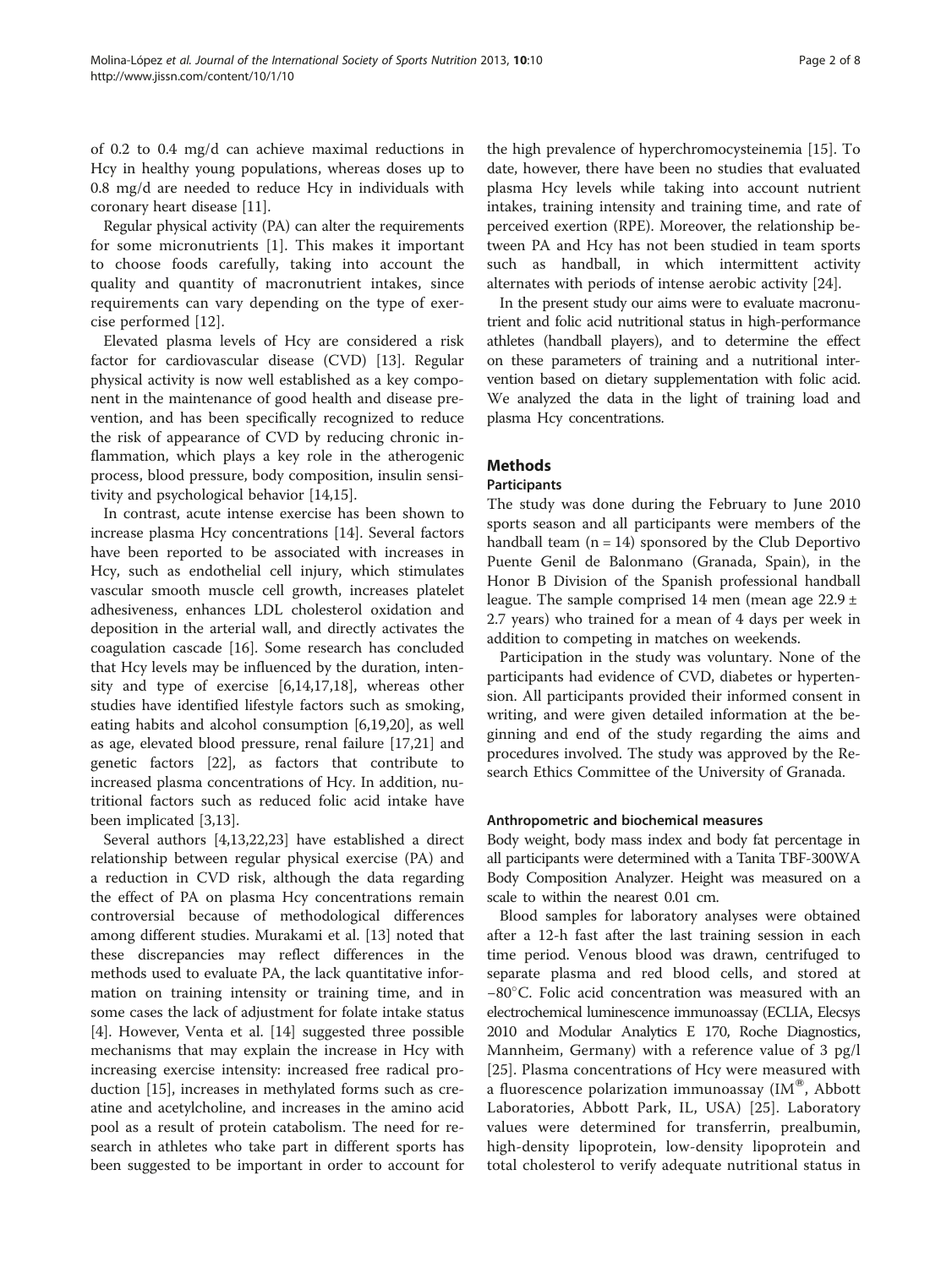all participants and rule out the possibility of nutritional alterations that might have affected the findings.

#### Assessment of macronutrient and folic acid intake

To evaluate dietary intakes we used a food consumption questionnaire [[26](#page-7-0)] consistent with a 72-h recall system during 3 consecutive days (2 working days and 1 nonworking day). During the educational intervention the participants were instructed to abstain from consuming caffeine or alcohol. Three time points were used during a 4-month period: baseline (Week 0), followed by 2 months of dietary supplementation (Week 8), followed by 2 months without supplementation (Week 16). Food intakes were recorded with the help of a manual containing photographs of standard amounts of different foods and prepared dishes. To record portion sizes and the amounts of different foods as accurately as possible, the participants were asked to identify the foods consumed and describe the size of the portions. Food intakes were analyzed with  $Nutriber^@$  software [[27](#page-7-0)] to convert them into data for absolute nutrient intakes and percentage values of adequate intakes according to individual needs.

Macronutrient intakes (carbohydrates, protein, and fat and folic acid) were compared to reference intakes [\[28](#page-7-0)]. Percentage macronutrient intakes referred to total energy intake were compared with recommended dietary allowances (RDA) [[29\]](#page-7-0).

#### Nutritional supplementation and education intervention

Dietary supplementation consisted of folic acid at 200 μg/d, starting on day 1 in Week 0 and ending on the final day of this 2-month period in Week 8. For the following 2 months no dietary supplementation was used; this period lasted from Week 8 to Week 16, when the study period ended.

The educational intervention was designed ad hoc for this type of study population by a team of nutrition specialists. The intervention consisted of three phases. First, the nutrition team explained aspects related with nutrition in general, with emphasis on the different types of nutrients and their importance for maintaining good health in basically healthy persons. This was followed by education focusing more specifically on nutrition and PA. In this second phase the emphasis was on specific nutritional requirements in persons who perform continuous PA, since nutrition in this population is often not well balanced, and supplements are often used to increase performance [\[1\]](#page-6-0). In the third phase, team members responded to the questions participants raised at any time throughout the study period to provide additional information and clarification.

#### Training profile

To record training parameters we used three variables that define training load: training time, intensity and RPE. All participants trained for a mean of 4 days per week in addition to participating in competition matches on weekends.

Training time was recorded during a 4-month period covering the professional handball competition season, divided into four 1-month mesocycles. In each training session we recorded the number of minutes spent on each type of exercise until the desired training time was reached. The first 2 months (mesocycles 1 and 2) comprised the period of training when supplementation was used (STp), and the following 2 months (mesocycles 3 and 4) comprised the period of training without dietary intervention (NSTp). Total training time in each mesocycle was calculated as the sum for all training sessions and competition match times.

Training intensity was recorded with Polar S610 and Polar Team pulse meters (Polar Electro Ibérica, Barcelona, Spain) once per training week, for a total of 22 final recorded training sessions (11 for each training period). To calculate maximum heart rate  $(HR_{\text{max}})$  we used the course navette test of maximum aerobic power. We also recorded baseline heart rate during 7 days to obtain an accurate mean value. Heart rate reserve or residual heart rate (RHR) was calculated as  $HR_{max}$  minus basal heart rate to establish the level of intensity and the time each athlete spent in each level [[30\]](#page-7-0). We used three ranges of intensity: <60%, between 60% and 80%, and >80% RHR.

The RPE was used to determine whether the amount of exertion each participant perceived was consistent with actual intensity of exertion once per training week, for a total of 22 final recorded training sessions (11 for each training period). The participants indicated one of the three levels of perceived exertion at the end of each training session. We calculated RPE as the mean  $\pm$ standard deviation (SD)  $(n = 14)$  to evaluate perceived load in each mesocycle or month of training.

Training sessions were monitored and standardized by using the same exercises in the same order and with the same duration across sessions. The results were compared as the mean  $\pm$  SD (*n* = 14) for each of the three study periods.

#### Data analysis

The data are reported with descriptive statistics. For numerical variables we used the arithmetic mean, SD and standard error of the mean. The results for categorical variables are reported as percentage frequencies. To determine whether the data fitted a parametric model, the Kolmogorov-Smirnov test was used to verify normal distribution. To check the homoscedasticity of the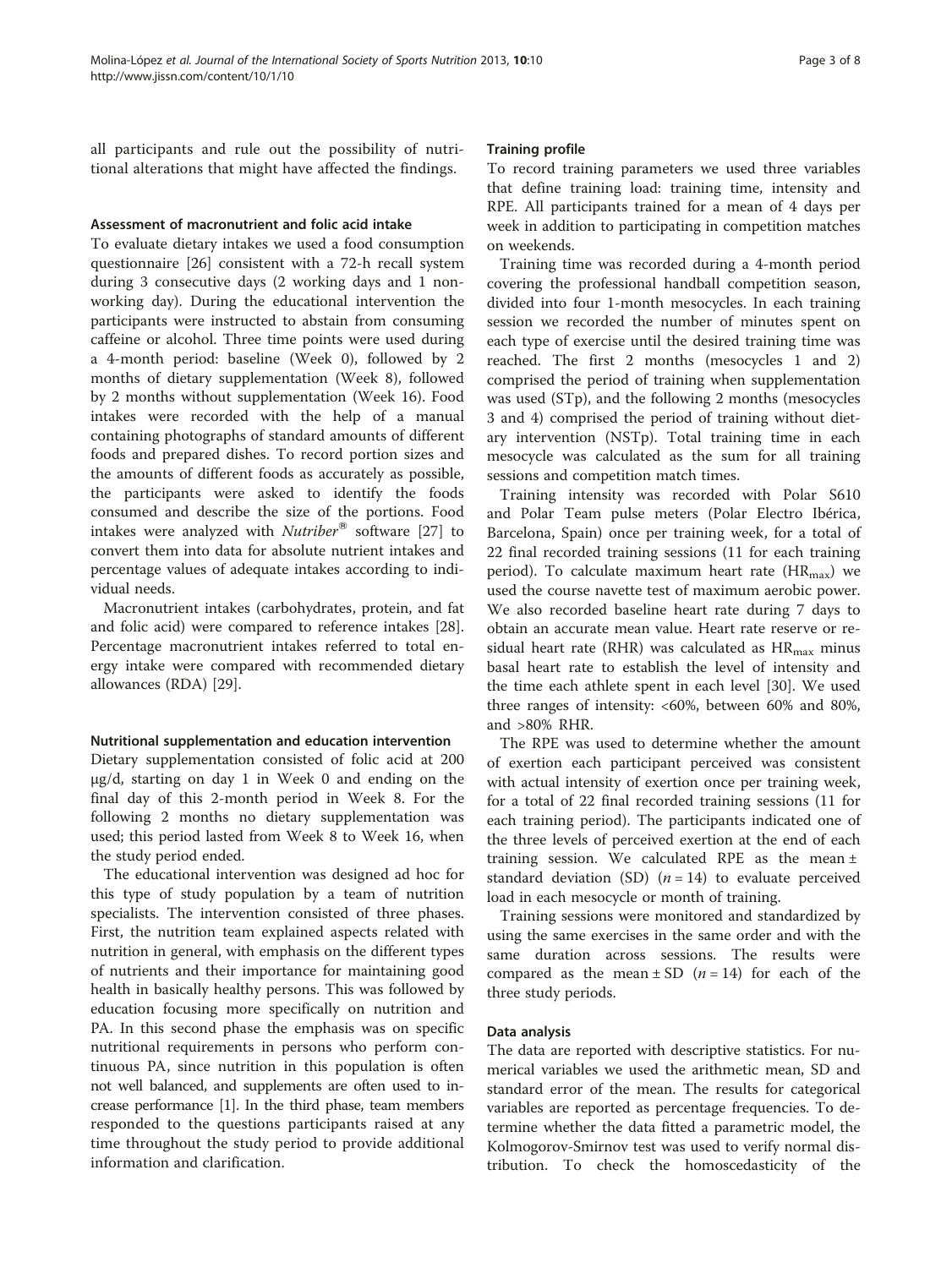variables, the Levene test was used. Between-group comparisons were made with the chi-squared test and single-factor analysis of variance. Linear regression analysis was used to identify correlations by calculating Pearson's bivariate correlation coefficient. All statistical analyses were done with SPSS v. 16.0 for Windows.

#### Results

The general characteristics of the participants are shown in Table 1, and these characteristics did not change significantly during any of the three study periods.

#### Assessment of macronutrient and folic acid intake

Energy, macronutrient and folic acid intakes are summarized in Table [2,](#page-4-0) and are referred to RDAs for athletes [[28](#page-7-0),[29](#page-7-0)]. The main finding was a significantly higher (P < 0.01) folic acid intake in Week 8 compared to Week 0 and Week 16, as a result of supplementation. When folic acid intake was adjusted for energy intake in Week 8 regardless of supplementation, the difference became nonsignificant.

Macronutrient intakes were significantly higher  $(P < 0.05)$ in Week 0 compared to Week 8 and Week 16 for carbohydrates. Fat intake was significantly higher in Week 0 and Week 8, and protein intake was significantly higher in Week 0 and Week 16.

Table [3](#page-4-0) shows the percentages of participants whose macronutrient and folic acid intakes were within each tercile of the RDA, or were above the RDA, in each of the three study periods. The results show that folic acid intake was above 100% the RDA in Week 8. In Week 0 and Week 16, intake was below 2/3 of the RDA in 42.9% of the participants [[29](#page-7-0)]. Mean carbohydrate intake was below the RDA [[28](#page-7-0)] at all time points, whereas fat and protein intakes were above 100% of the RDA [[28\]](#page-7-0).

#### Training profile

The results in Figure [1](#page-5-0) show the training loads recorded during the study period. Training load is reported here as training time, RPE and distribution among three

Table 1 Characteristics of the participants at three time points

| $N = 14$                    |        |      |        |      |         |      |
|-----------------------------|--------|------|--------|------|---------|------|
| <b>Measurement</b>          |        | Mean |        |      | SD      |      |
| Age (years)                 |        | 22.9 |        |      | 2.7     |      |
| Height (m)                  |        | 1.87 |        |      | 0.06    |      |
|                             | Week 0 |      | Week 8 |      | Week 16 |      |
|                             | Mean   | SD   | Mean   | SD   | Mean    | SD   |
| Weight (kg)                 | 86.72  | 5.36 | 86.47  | 5.59 | 86.38   | 4.81 |
| Body mass index ( $kg/m2$ ) | 24.72  | 1.12 | 24.61  | 1.30 | 24.62   | 1.14 |
| Body fat (%)                | 11.58  | 2.53 | 11.60  | 2.45 | 11.57   | 2.34 |
|                             |        |      |        |      |         |      |

SD, standard deviation.

levels of intensity during the intervention (STp) and post-intervention periods (NSTp). There were no statistically significant differences in training time between STp and NSTp.

Overall RPE during STp was significantly lower ( $P < 0.05$ ) than during NSTp. With regard to the durations of different RHR levels (training intensity), a significant difference  $(P < 0.05)$  was found for the 60%–80% range, which accounted for 30.35% of the total training time during STp, and for 35.87% of the training time during the NSTp. There were no significant differences for training intensity levels in the <60% range or the >80% range.

Bivariate analysis to calculate Pearson's correlation coefficient detected statistically significant correlations  $(P < 0.01)$  between overall RPE and training intensity levels of 60%–80% RHR ( $r = 0.64$ ) and >80% RHR ( $r = 0.76$ ).

#### Biochemical assays

The results of biochemical analyses are shown in Table [4](#page-5-0). There were no significant changes in plasma folic acid at any time point, and all values were within the normal range for the healthy population. However, plasma concentrations of Hcy increased significantly  $(P < 0.05)$ to above the normal range of values during the Week 8 and Week 16 periods compared to baseline values in Week 0. Regarding the relationship between plasma concentrations of Hcy and folic acid and training intensity, we found that both plasma concentrations showed a significant negative correlation  $(r = -0.75)$   $(P < 0.01)$  with the level of intensity of <60% RHR. Bivariate analysis disclosed a significant negative correlation  $(P < 0.01)$  between Hcy and folic acid concentrations  $(r = -0.84)$  in Week 8.

The other nutritional parameters studied here (albumin and prealbumin) showed no statistically significant changes at any time point. Among the lipid parameters we measured, HDL, LDL and total cholesterol were significantly higher ( $P < 0.05$ ) in Week 0 compared to Week 16, and HDL and LDL were significantly higher in Week 8 compared to Week 16.

#### **Discussion**

The results of the present study suggest that after the dietary and educational intervention, there were no significant changes in plasma concentrations of folic acid. However, we did note changes in plasma Hcy levels, despite the significant inverse correlation between the two values. Folic acid supplementation may have reduced cardiovascular risk during the NSTp in the handball players we studied.

In the present study, increased food intake as a result of nutritional education may have contributed to weight maintenance throughout the experimental period, which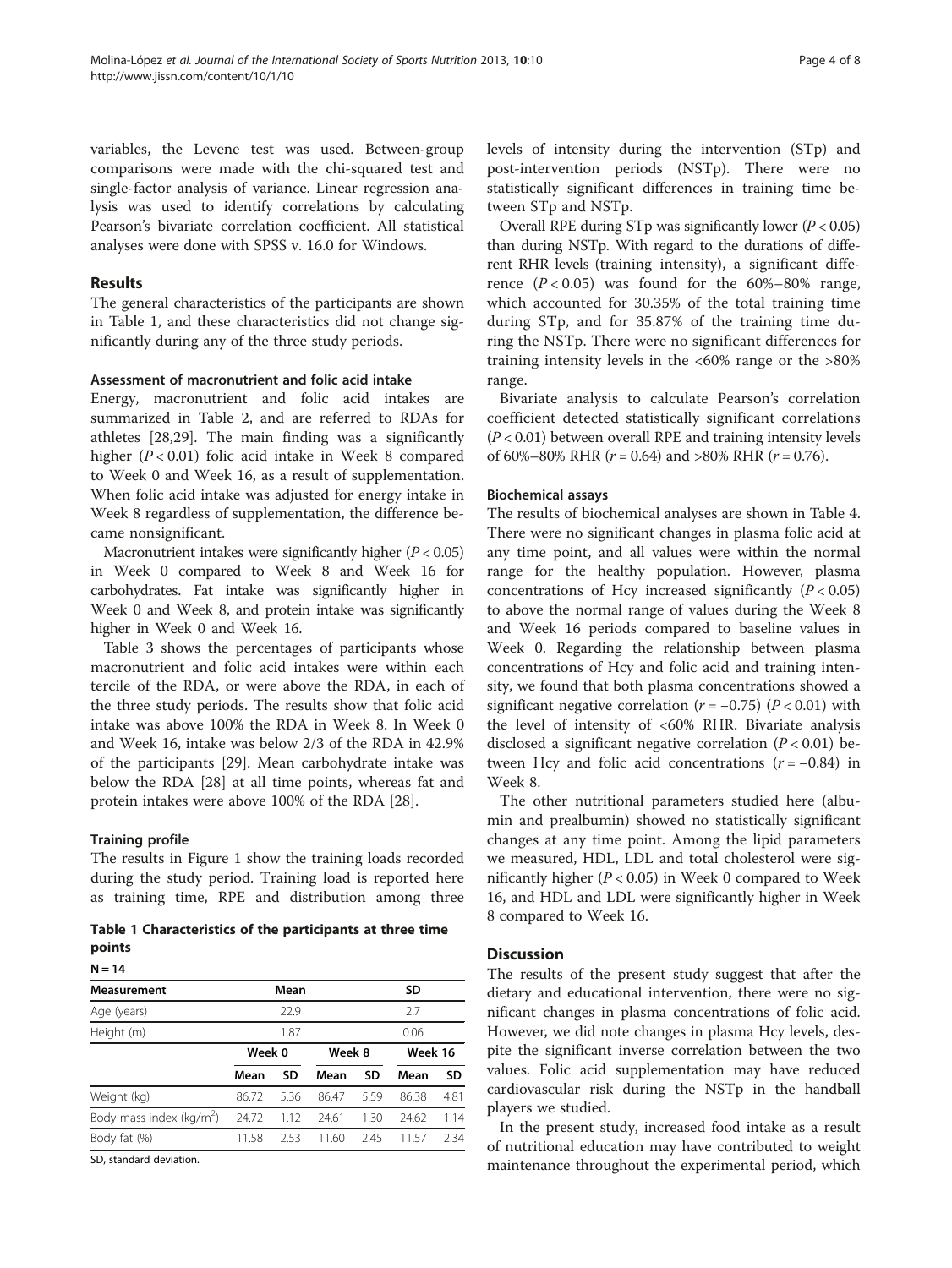| $N = 14$                         | <b>RDA</b>    | Week 0 |       | Week 8              |       | Week 16             |       |
|----------------------------------|---------------|--------|-------|---------------------|-------|---------------------|-------|
|                                  |               | Mean   | SD    | Mean                | SD    | Mean                | SD    |
| Energy (kcal/kg/day)             | $44*$         | 34.45  | 3.56  | 38.91 <sup>a</sup>  | 4.15  | 38.54 <sup>a</sup>  | 2.94  |
| Macronutrients (g/day)           |               |        |       |                     |       |                     |       |
| Protein                          | $104 - 147*$  | 133.43 | 14.32 | 146.64              | 35.64 | 147.04 <sup>a</sup> | 25.51 |
| Carbohydrate                     | $519 - 865*$  | 360.91 | 27.64 | 421.50 <sup>a</sup> | 49.24 | 416.80 <sup>a</sup> | 38.82 |
| Fat                              | $78 - 95*$    | 118.57 | 22.52 | 132.22 <sup>a</sup> | 17.75 | 129.57              | 21.79 |
| Macronutrients (g/kg/day)        |               |        |       |                     |       |                     |       |
| Protein                          | $1.2 - 1.7*$  | 1.54   | 0.22  | 1.70                | 0.44  | 1.70 <sup>a</sup>   | 0.33  |
| Carbohydrate                     | $6 - 10*$     | 4.17   | 0.41  | 4.88 <sup>a</sup>   | 0.60  | 4.82 <sup>a</sup>   | 0.36  |
| Fat                              | $0.9 - 1.1*$  | 1.37   | 0.28  | 1.53 <sup>a</sup>   | 0.19  | 1.49                | 0.21  |
| Macronutrients (% energy intake) |               |        |       |                     |       |                     |       |
| Protein                          | $12 - 15\%$ * | 17.97  | 1.83  | 17.47               | 3.73  | 17.65               | 2.54  |
| Carbohydrate                     | $45 - 65\%$ * | 48.66  | 4.10  | 50.21               | 2.54  | 50.20               | 3.62  |
| Fat                              | $20 - 35\%$ * | 35.71  | 4.88  | 35.51               | 3.81  | 34.92               | 4.01  |
| Vitamins (µg/day)                |               |        |       |                     |       |                     |       |
| Folic acid                       | $400*$        | 301.97 | 89.05 | 516.11 <sup>a</sup> | 54.49 | 290.35 <sup>b</sup> | 98.57 |

<span id="page-4-0"></span>Table 2 Energy, macronutrient and folic acid intakes at three time points

RDA, recommended daily allowance. SD, standard deviation.

\* Values used for comparison were from previous publications [[28](#page-7-0),[29\]](#page-7-0).<br>a Statistically significant differences (P < 0.05) between Week 0 vs. Week 8 and Week 16.<br>b Statistically significant differences (P < 0.05) between We

would avoid possible alterations in body weight as a result of poor dietary habits [[1](#page-6-0)]. Regular PA is known to alter the requirements for certain micronutrients [\[1](#page-6-0)]. Folic acid intake in the athletes studied here (Table 2) was below the RDA except during Week 8, and was similar to the values reported by Rousseau et al. [\[12](#page-6-0)]. In this connection, a meta-analysis by Woolf and Manore [\[1](#page-6-0)]

Table 3 Recommended daily allowance covered for energy, macronutrients and folic acid at three time points

| <b>Nutrient</b>    |         | $<$ 2/3 RDA | $> 2/3$ RDA $<$ RDA | > RDA |
|--------------------|---------|-------------|---------------------|-------|
| Macronutrients (%) |         |             |                     |       |
| Protein            | Week 0  |             | -                   | 100   |
|                    | Week 8  |             |                     | 100   |
|                    | Week 16 |             | -                   | 100   |
| Carbohydrate       | Week 0  | 35.7        | 64.3                |       |
|                    | Week 8  |             | 92.9                | 7.1   |
|                    | Week 16 |             | 100                 |       |
| Fat                | Week 0  |             |                     | 100   |
|                    | Week 8  |             |                     | 100   |
|                    | Week 16 |             |                     | 100   |
| Vitamins (%)       |         |             |                     |       |
| Folic acid         | Week 0  | 42.9        | 42.9                | 14.3  |
|                    | Week 8  |             |                     | 100   |
|                    | Week 16 | 42.9        | 50.0                | 7.1   |

RDA, recommended daily allowance.

concluded that most studies which had analyzed folic acid intake based on a 3-day (72-h) recall period obtained values similar to those found in the present study. Supplementation with folic acid was implemented after an initial evaluation which showed the intake of this nutrient to be inadequate. The amount used in the dietary supplement was consistent with the theoretical basis described by McNully et al. [[11\]](#page-6-0), who suggested that doses of 0.2 to 0.4 mg folic acid per day may achieve maximal reductions in Hcy in healthy young people, whereas doses up to 0.8 mg folic acid per day would be needed to reduce Hcy in individuals with coronary artery disease. However, in the present study plasma Hcy concentration did not change despite the significant increase in folic acid intake.

Regular PA is known to reduce the risk of CVD [\[6,12](#page-6-0)]. Handball, like other team sports such as soccer and field hockey, is considered an intermittent intensity sport on the basis of the aerobic energy pathways involved [\[31](#page-7-0)]. When we analyzed training load, we found a significant negative correlation between exercise training time at an intensity range of <60% RHR and plasma Hcy level (Figure [2\)](#page-6-0). Rousseau et al. [[12\]](#page-6-0) reported that athletes who performed aerobic exercise had lower levels of Hcy. This finding is consistent with our results; moreover, our direct method for quantifying training load provided data that can be considered accurate and reliable. However, a potential limitation that should be taken into account is that the present study was done under actual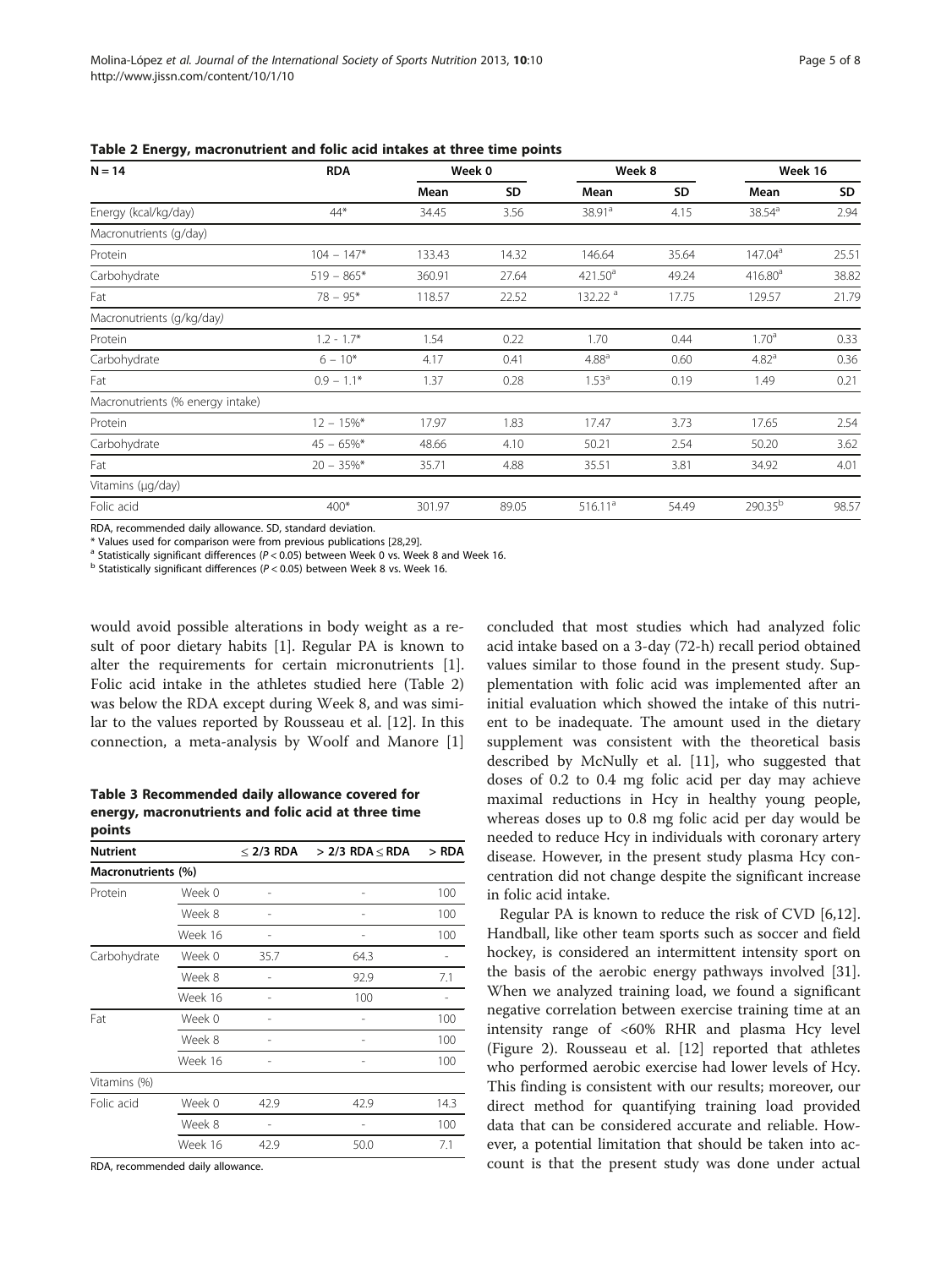<span id="page-5-0"></span>

training conditions, although it seems that a better study design would have been to (prospectively) control the volume and intensity of PA to keep them equal among participants.

Other authors reported different values for Hcy levels after exercise; the variations among different studies may reflect the use of indirect methods to quantify PA, the lack of nutritional studies and differences between studies in mean age of the participants [\[4](#page-6-0),[31,32](#page-7-0)].

It is worth noting that folic acid levels in plasma were near the lower limit of normality. Other authors found that a 5-mmol/l increase in plasma Hcy levels (>10 mmol/l) was associated with a 60% increase in the risk of coronary artery disease in men [[8,](#page-6-0)[33\]](#page-7-0). McCully [[10\]](#page-6-0) noted that if the concentration of Hcy is between 8 and 12 mmol/l, improvements in the quality of the diet are needed to provide adequate vitamin intakes able to maintain Hcy at concentrations that can reduce the risk of coronary disease in adults. As described in the Results section, there was a significant negative correlation between plasma Hcy levels and plasma folic acid levels in Week 8. However, Hcy concentration increased despite dietary folic acid supplementation. This finding suggests that in contrast to the expected increase in plasma folic acid concentrations and decrease in Hcy, the opposite effect was likely attributable to training. In most participants in the present study, plasma levels of folic acid were near the lower limit of the reference values (4.2–19.l ng/ml), and after the intervention there was no significant change at the end of the supplementation period or at the end of the post-supplementation period. König et al. [[5\]](#page-6-0) showed that the increase in Hcy was dependent on the initial plasma level of folic acid as well as on training time. These authors attributed the increase in Hcy to increased methionine catabolism, which induced a greater influx of molecules with methyl groups as a result of high-intensity PA [\[4](#page-6-0)]. A study by Borrione et al. [[15](#page-6-0)] analyzed team sports similar to handball but did not use dietary supplementation. They found Hcy levels that were much higher than those we found, and folic acid levels similar to those in the athletes we studied.

Our experimental approach was designed to evaluate training load, nutritional and biochemical indicators in an integrated manner to obtain accurate data in professional athletes during the sports season. Our method emphasized accurate data capture for both training load and dietary intakes. Variations in either of these factors

| Table 4 Biochemical values of clinical and nutritional parameters at three time points |  |  |  |  |
|----------------------------------------------------------------------------------------|--|--|--|--|
|----------------------------------------------------------------------------------------|--|--|--|--|

| $N = 14$                      | Study period    |        |           |                 |       |                     |       |  |
|-------------------------------|-----------------|--------|-----------|-----------------|-------|---------------------|-------|--|
| <b>Biochemical parameters</b> | Reference value | Week 0 |           | Week 8          |       | Week 16             |       |  |
|                               |                 | Mean   | <b>SD</b> | Mean            | SD    | Mean                | SD.   |  |
| Transferrin (mg/dl)           | $200 - 360$     | 261.21 | 27.82     | 261.71          | 33.00 | 265.50              | 28.67 |  |
| Prealbumin (mg/dl)            | $20 - 40$       | 26.76  | 3.53      | 27.19           | 3.12  | 26.76               | 2.77  |  |
| HDL (mg/dl)                   | $40 - 60$       | 58.29  | 13.58     | 57.29           | 12.28 | $61.00^{a,b}$       | 13.31 |  |
| LDL (mg/dl)                   | $70 - 150$      | 74.00  | 22.89     | 71.35           | 20.84 | 83.07 a,b           | 22.58 |  |
| Total cholesterol (mg/dl)     | $110 - 200$     | 147.86 | 26.74     | 149.71          | 27.68 | 154.57 <sup>a</sup> | 26.80 |  |
| Folic acid (ng/ml)            | $4.2 - 19.9$    | 8.14   | 1.17      | 7.73            | 2.57  | 7.62                | 2.36  |  |
| Homocysteine (µmol/l)         | $5 - 12$        | 11.64  | 2.65      | $13.92^{\rm a}$ | 2.39  | $13.14^{a}$         | 1.96  |  |

HDL, high-density lipoprotein cholesterol; LDL, low-density lipoprotein cholesterol.

<sup>a</sup> Statistically significant differences (P < 0.05) Week 0 vs. Week 8 and Week 16. b Statistically significant differences (P < 0.05) Week 8 vs. Week 16.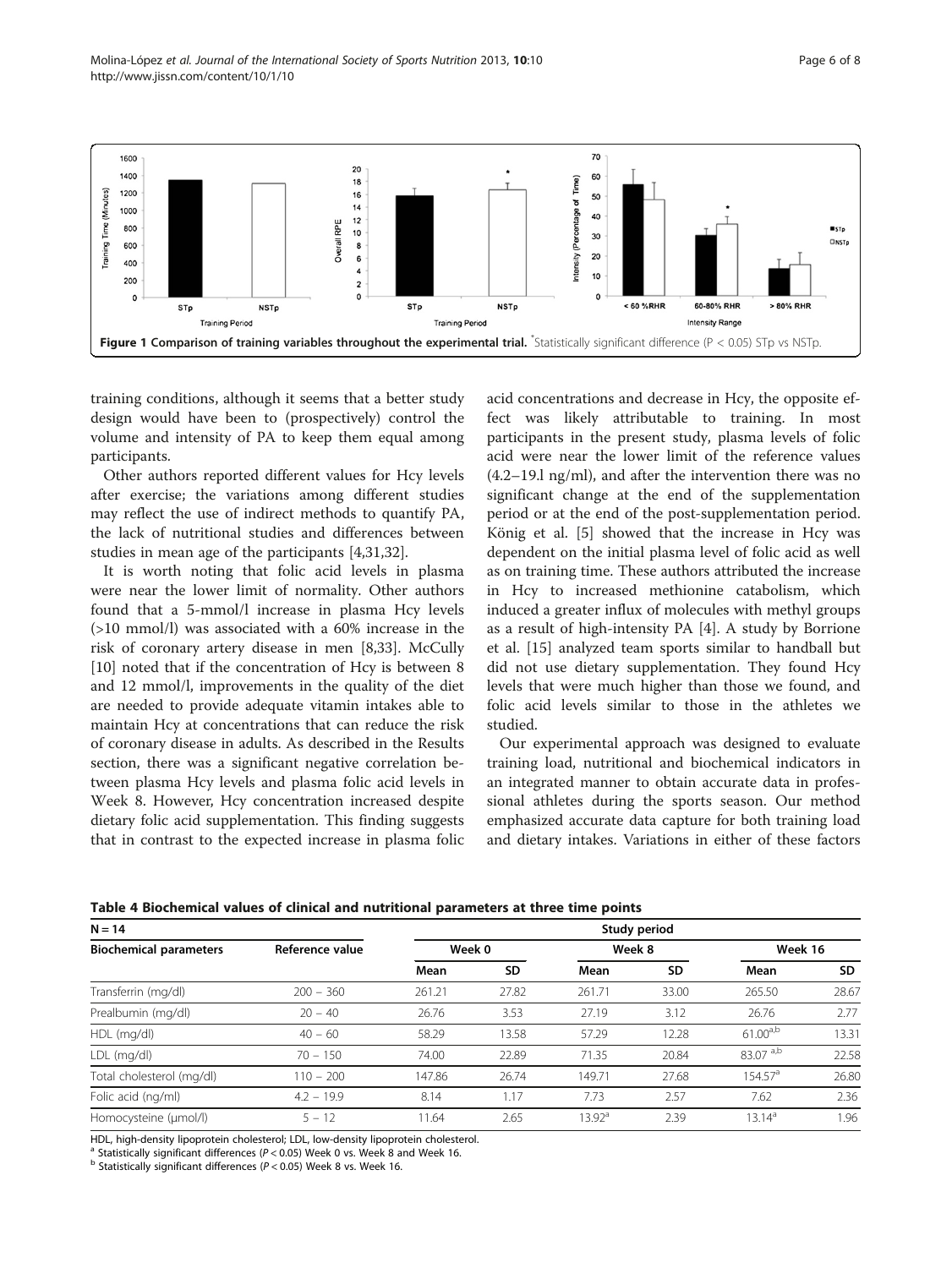<span id="page-6-0"></span>Molina-López et al. Journal of the International Society of Sports Nutrition 2013, 10:10 http://www.jissn.com/content/10/1/10



can affect plasma levels of Hcy and folic acid, so it was important to avoid alterations that might compromise the data this study was designed to seek.

#### Conclusions

Our study appears to be the first to use careful controls for participants' training load and nutritional and biochemical status before, during and after the professional sports season. Our results suggest that high-performance athletes such as handball players may require preventive dietary supplementation with folic acid to curtail the effects of a sharp increase in blood Hcy concentrations. This increase may be associated with a sudden increase in the risk of CVD as a result of the high training load accumulated in successive training sessions during the professional competition season.

#### Abbreviations

Hcy: Homocysteine; PA: Physical activity; RDA: Recommended daily allowance; RHR: Residual heart rate; RPE: Rate of perceived exertion; SD: Standard deviation.

#### Competing interests

The authors declare no conflicts of interest.

#### Authors' contributions

All the authors contributed to and approved the final manuscript.

#### Acknowledgments

This work was supported by the Spanish Ministry of Education (grant number AP2009- 3701) and by FIS Project PI07/1228 form the Carlos III Health Institute. The authors thank K. Shashok for translating the manuscript into English and for advice on technical editing.

#### Author details

<sup>1</sup>Department of Physiology, Institute of Nutrition and Food Technology, University of Granada, Granada 18071, Spain. <sup>2</sup>Department of Physical Education and Sports, Faculty of Sports Sciences, University of Granada, Granada 18071, Spain.

Received: 11 January 2012 Accepted: 31 December 2012 Published: 21 February 2013

#### References

- 1. Woolf K, Manore MM: B-vitamins and exercise: does exercise alter requirements? Int J Sport Nutr Exerc Metab 2006, 16(5):453–484.
- 2. Herrmann M, Obeid R, Scharhag J, Kindermann W, Herrmann W: Altered vitamin B12 status in recreational endurance athletes. Int J Sport Nutr Exerc Metab 2005, 15:433–441.
- 3. Hayward R, Ruangthai R, Karnilaw P, Chicco A, Strange R, McCarty H, Westerlind KC: Attenuation of homocysteine-induced endothelial dysfunction by exercise training. Pathophysiology 2003, 9:207–214.
- 4. Joubert LM, Manore MM: The role of physical activity level and B-vitamin status on blood homocysteine levels. Med Sci Sports Exerc 2008, 40:1923–1931.
- 5. König D, Bissé E, Deibert P, Deibert P, Müller HM, Wieland H, Berg A: Influence of training volume and acute physical exercise on the homocysteine levels in endurance-trained men: interactions with plasma folate and vitamin B12. Ann Nutr Metab 2003, 47:114–118.
- 6. Gaume V, Mougin F, Simon-Rigaud ML, Simon-Rigaud ML, N'Guyen UN, Callier J, Kantelip JP, Berthelot A: Physical training decreases total plasma homocysteine and cysteine in middle-aged subjects. Ann Nutr Metab 2005, 49:125–131.
- 7. Lun V, Erdman KA, Reimer RA: Evaluation of nutritional intake in Canadian high-performance athletes. Clin J Sport Med 2009, 19(5):405-411.
- 8. Cook S, Hess OM: Homocysteine and B vitamins. Handb Exp Pharmacol 2005, 170:325–338.
- 9. Cotlarciuc I, Andrew T, Dew T, Clement G, Gill R, Surdulescu G, Sherwood R, et al: The basis of differential responses to folic acid supplementation. J Nutrigenet Nutrigenomics 2011, 4(2):99–109.
- 10. McCully KS: Homocysteine, vitamins, and vascular disease prevention. Am J Clin Nutr 2007, 86:1563S–1568S.
- 11. McNulty H, Pentieva K, Hoey L, Ward M: Homocysteine, B-vitamins and CVD. P Nutr Soc 2008, 67(2):232–237.
- 12. Rousseau AS, Robin S, Roussel AM, Ducros V, Margaritis I: Plasma homocysteine is related to folate intake but not training status. Nutr Metab Cardiovasc Dis 2005, 15:125–133.
- 13. Murakami H, Iemitsu M, Sanada K, Gando Y, Ohmori Y, Kawakami R, Sasaki S, Tabata I, Miyachi M: Associations among objectively measured physical activity, fasting plasma homocysteine concentration, and MTHFR C677T genotype. Eur J Appl Physiol 2011, [http://www.ncbi.nlm.nih.gov/pubmed/](http://www.ncbi.nlm.nih.gov/pubmed/21451940) [21451940](http://www.ncbi.nlm.nih.gov/pubmed/21451940) (accessed 5 July 2011).
- 14. Venta R, Cruz E, Valcárcel G, Terrados N: Plasma vitamins, amino acids, and renal function in postexercise hyperhomocysteinemia. Med Sci Sports Exerc 2009, 41:1645–1651.
- 15. Borrione P, Rizzo M, Spaccamiglio A, Salvo RA, Dovio A, Termine A, Parisi A, Fagnani F, Angeli A, Pigozzi F: Sport-related hyperhomocysteinaemia: a putative marker of muscular demand to be noted for cardiovascular risk. Br J Sports Med 2008, 42:894–900.
- 16. Gelecek N, Teoman N, Ozdirenc M, Pinar L, Akan P, Bediz C, et al: Influences of acute and chronic aerobic exercise on the plasma homocysteine level. Ann Nutr Metab 2007, 51(1):53–58.